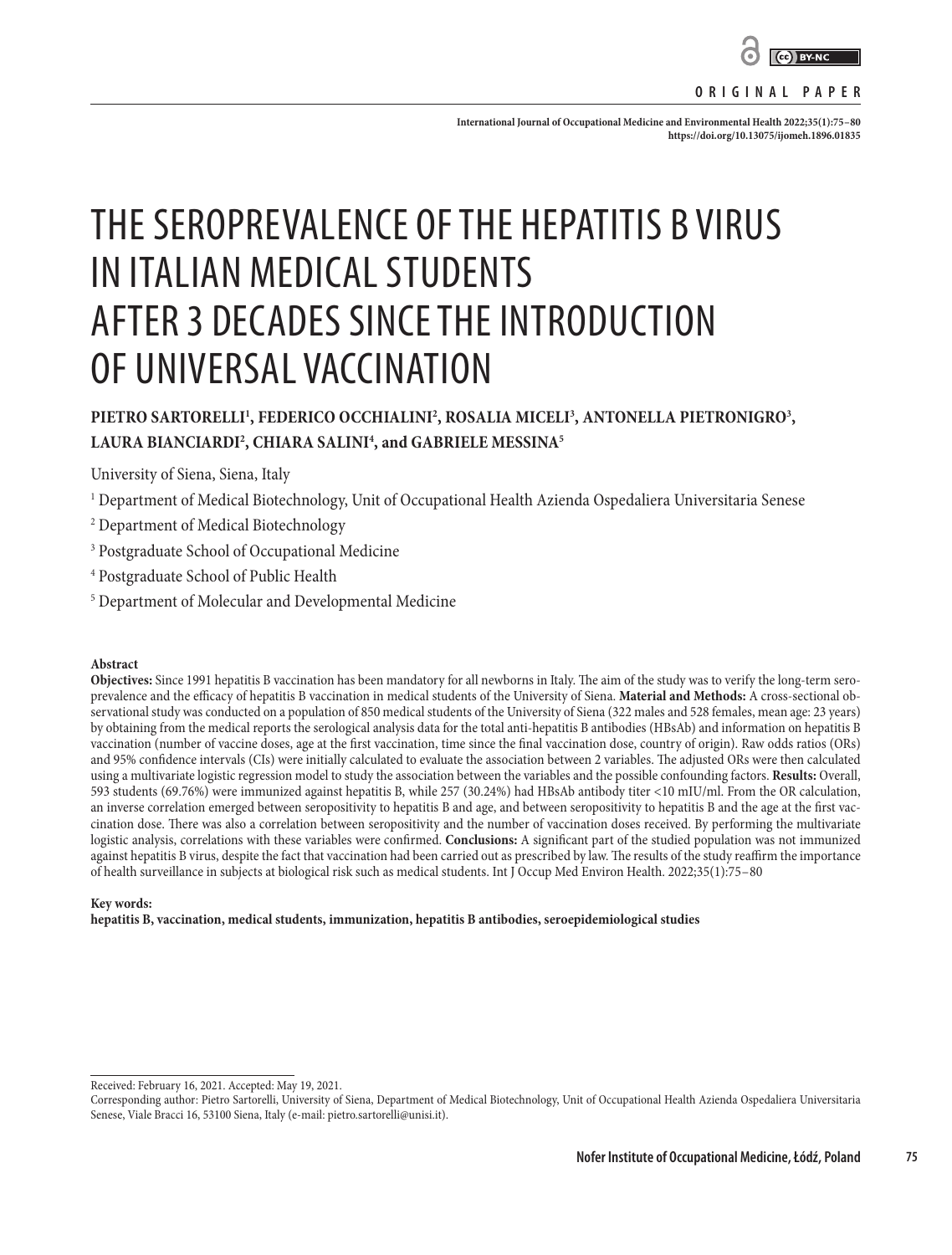# **INTRODUCTION**

Hepatitis B represents a worldwide public health concern. Vaccination is an effective form of infection prevention [1,2]; therefore, many countries have established extensive vaccination programs [3]. Since 1991 hepatitis B vaccination has been mandatory in Italy for all newborns with a scheme that provides the administration of 3 doses at the third, fifth, and 11th month of life. In order to be considered immunized against the hepatitis B virus, a person is required to have the minimum serological antibody concentration of  $\geq 10$  mIU/ml – a target that is usually reached after having administered the 3 compulsory boosters. In some individuals, the antibody response may become less effective over time.

For this reason, a periodic evaluation of the total antihepatitis B antibodies (HBsAb) is recommended in subjects exposed to jobs at risk (such as healthcare workers), as well as consulting the occupational physician in order to establish suitability for the job. At the University of Siena, medical students who, among other things, access the hospital to carry out training internships, are checked to verify if they are immune to hepatitis B by means of HBsAb, and the subjects who prove to be seronegative are then given the vaccination according to the criteria described above.

The study aimed to verify the long-term seroprevalence and the efficacy of hepatitis B vaccination in students enrolled in degree courses in medicine and surgery, dentistry and other medical professions at the University of Siena.

# **MATERIAL AND METHODS**

# **Subjects and settings**

Among a total population of 1107 students enrolled in the degree courses in medicine and surgery, dentistry and other health professions at the University of Siena, who were given a preventive examination in March 2018– March 2020 before the start of their internship, 850 subjects were selected (322 males and 528 females, mean age: 23 years, range: 18–72 years, 811 Italians and 39 foreigners). The exclusion criteria in the population selection were as follows:

- a lack of a vaccination booklet,
- a lack of any serological tests,
- hepatitis B vaccination not carried out,
- students with chronic hepatitis B.

A cross-sectional observational study was conducted. By reviewing the medical records compiled in the health surveillance program of the participants in these degree courses, the following data were obtained:

- a serological analysis report for HBsAb and hepatitis B surface antigen (HBsAg),
- the number of doses of the hepatitis B vaccine received by each student  $(1, 2, \geq 3)$ ,
- age at which the first vaccination dose was administrated (in or after the first year of age),
- elapsed time since the final vaccination dose (>20 years or <20 years),

– where the students come from (born in Italy or abroad). The HBsAb titer was detected using the immunofluorescence technique (CMIA, Abbott Laboratories, Abbott Park, U.S). The serological reference values of the total HBsAb were the international values used by the WHO standard criteria. For the purposes of the study, students with HBsAb ≥10 mIU/ml were considered protected against hepatitis B, a value also considered in other Italian and international studies [4–8].

#### **Statistical analysis**

A minimum sample size of 839 was estimated considering a prevalence of immunized persons at 30%, as reported by Dini et al. [6], with the first type error of 0.05 and precision of about 0.03.

Preliminary descriptive analysis was carried out, and qualitative variables were summarized with absolute frequencies and percentages, the quantitative ones being denoted as mean  $(M)$   $\pm$  standard deviation (SD).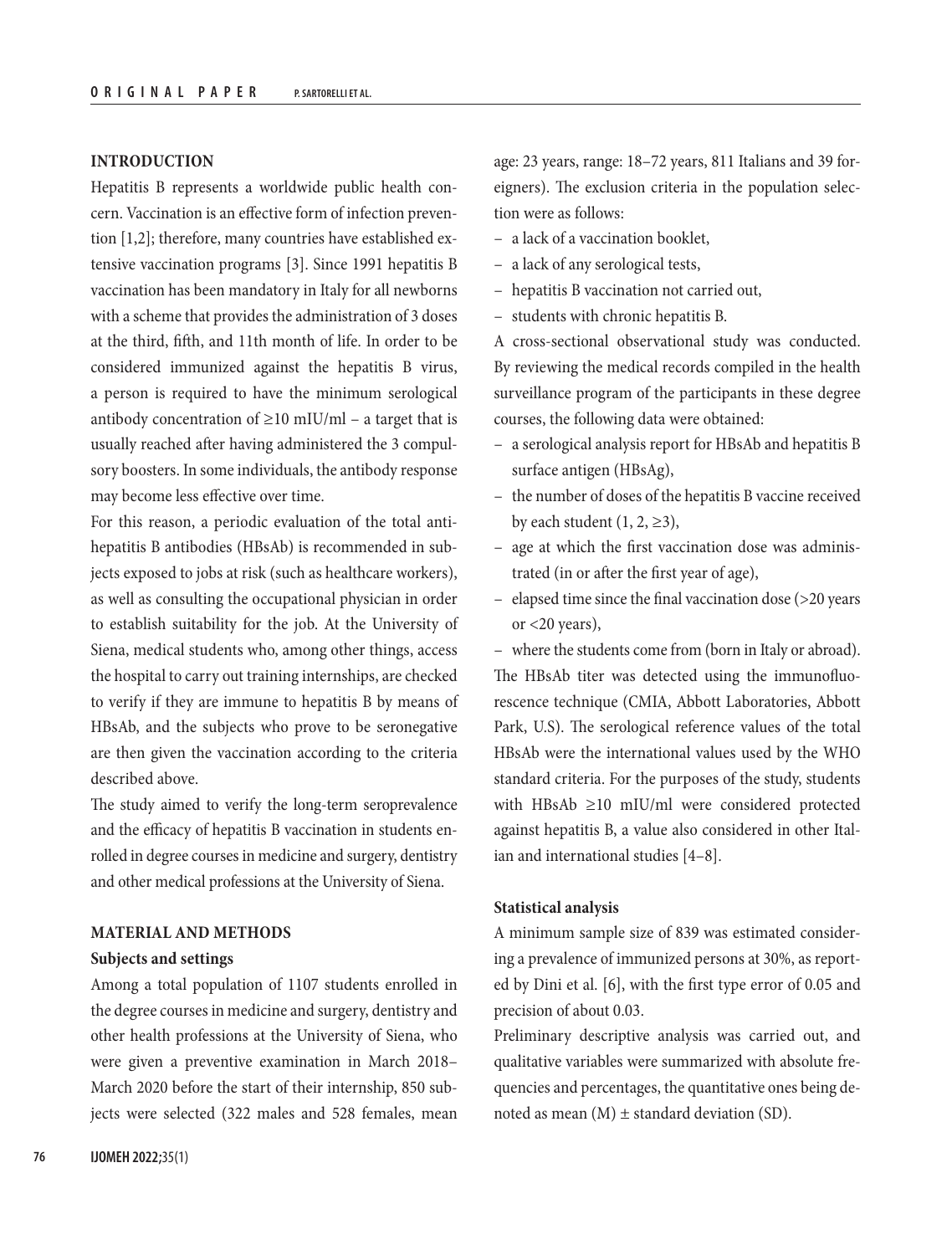The association between the variables was carried out using the  $\chi^2$  test and the t-test to evaluate the age difference between the 2 groups.

Crude odds ratios (ORs) and their 95% confidence intervals (CIs) were estimated. The adjusted ORs were then estimated using a multivariate logistic regression model and performing a stepwise procedure. The model was firstly constituted by significant variables at the univariate analysis. The p-value of <0.05 was considered statistically significant. The statistical analysis was carried out using STATA SE/16.0 (StataCorp LLC, Texas, USA).

# **RESULTS**

Based on analyzing the serological results, 593 students (69.76%) were immunized against hepatitis B, while 257 (30.24%) had HBsAb <10 mIU/ml.

Table 1 shows the characteristics of the population of 850 students working in the health service sector divided by gender, nationality, the number of hepatitis B vaccination doses received, the age at which the first vaccination dose was administrated, and the elapsed time since the last vaccination.

From the OR calculation, an inverse correlation emerged between seropositivity to hepatitis B and age, and between seropositivity to hepatitis B and the age at which the first vaccination dose was administered. This means that the younger the subject, the greater the probability of immunity to hepatitis B ( $OR = 0.92$ , 95% CI: 0.88–0.95), while those who received the first vaccination dose within a year after birth were less likely to be immune to hepatitis  $B(OR = 0.31, 95\% CI: 0.16-0.60)$ . There was also a correlation between seropositivity and the number of vaccination doses carried out, with a lower probability of immunization when the doses decreased  $(OR = 0.53, 95\% \text{ CI: } 0.32 - 0.88)$ . By performing the multivariate logistic analysis, correlations with these variables were confirmed according to age ( $OR = 0.92$ ,  $95\%$  CI: 0.85–0.98); with the age at the first dose (OR  $= 0.42$ , 95% CI: 0.20–0.86); with the number of doses performed (OR = 0.45, 95% CI: 0.24–0.84). The calculation of the raw ORs showed no significant association between hepatitis B seropositivity and nationality (Italian or foreign), gender or if the last dose was given >20 years or <20 years before. Table 2 summarizes the values of the main variables in the subjects immunized and non-immunized to HBV, and the relative p-value obtained from the OR calculation.

### **DISCUSSION**

Transmission of the hepatitis B virus within the healthcare setting is universally recognized as an important source of new infections. This is largely due to the exposure of healthcare workers and medical students (such as the studied population) to potentially infected materials and objects such as needles and scalpels.

In Italy, the hepatitis B vaccine has been compulsory since 1991. However, any booster dose for health professionals who are no longer immunized are not mandatory, even though strongly recommended.

The results have shown that >30% of the students were not immunized against the hepatitis B virus and, therefore, were at risk of contracting the infection. This percentage is similar to that observed by Dini et al. [6] in the students who attended the University Hospital San Martino in Genoa, but higher than those reported in other Italian studies [7,9,10]. In other Italian hospitals, seronegative students made up about 38% of the total [8,11]. Errors in administering the number of doses required (12 students took <3 doses) or in administering the doses (the site and method of administration) may be a possible explanation for the reduced vaccination coverage in some subjects.

In the studied population, the students who received the vaccine within the first year of age were less effectively covered, compared to those who received it later, confirming the results of another study [8], while being in contrast to the WHO recommendations that stress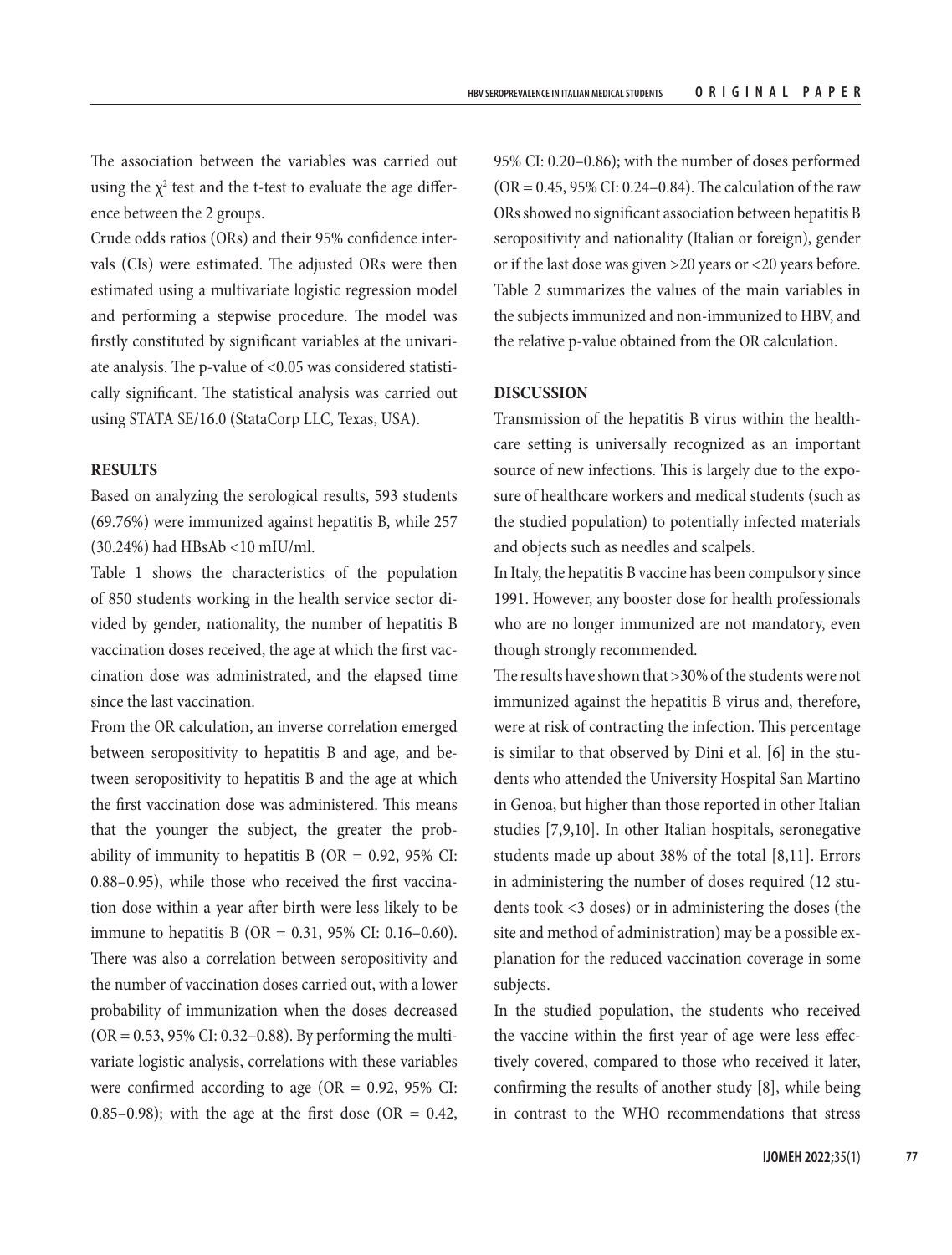|                                                     | Participants<br>$(N = 850)$ |                                       |                                     |  |
|-----------------------------------------------------|-----------------------------|---------------------------------------|-------------------------------------|--|
| Variable                                            |                             | antibodies concentration              |                                     |  |
|                                                     | total                       | $<$ 10 mIU/mI<br>$(N = 257, 30.24\%)$ | $>10$ mlU/ml<br>$(N = 593, 69.76%)$ |  |
| Age [years]                                         |                             |                                       |                                     |  |
| $M \pm SD$                                          | $24 + 3.34$                 | $23 + 2.47$                           | $24 \pm 3.61$                       |  |
| $min$ -max                                          | $18 - 72$                   | $18 - 46$                             | $18 - 72$                           |  |
| Gender [n (%)]                                      |                             |                                       |                                     |  |
| males                                               | 322 (37.88)                 | 94 (29.19)                            | 228 (70.81)                         |  |
| females                                             | 528 (62.12)                 | 163 (30.87)                           | 365 (69.13)                         |  |
| Nationality [n (%)]                                 |                             |                                       |                                     |  |
| Italian                                             | 811 (95.41)                 | 247 (30.46)                           | 564 (69.54)                         |  |
| foreign                                             | 39 (4.59)                   | 10 (25.64)                            | 29 (74.36)                          |  |
| Age at the first vaccination dose [n (%)]           |                             |                                       |                                     |  |
| first year of age                                   | 765 (90)                    | 246 (32.16)                           | 519 (67.84)                         |  |
| after the first year                                | 85 (10)                     | 11 (12.94)                            | 74 (87.06)                          |  |
| Elapsed time since the last vaccination [n (%)]     |                             |                                       |                                     |  |
| $<$ 20 years                                        | 207 (24.35)                 | 62 (29.95)                            | 145 (70.05)                         |  |
| $>$ 20 years                                        | 643 (75.65)                 | 195 (30.33)                           | 448 (69.67)                         |  |
| Hepatitis B vaccination doses administrated [n (%)] |                             |                                       |                                     |  |
| 1                                                   | 3(0.35)                     | 2(66.67)                              | 1(33.33)                            |  |
| 2                                                   | 9(1.06)                     | 4(44.44)                              | 5(55.56)                            |  |
| 3                                                   | 799 (94)                    | 244 (30.54)                           | 555 (69.46)                         |  |
| 4                                                   | 35 (4.12)                   | 7(20)                                 | 28 (80)                             |  |
| 5                                                   | 4(0.47)                     | 0(0)                                  | 4(100)                              |  |

**Table 1.** Characteristics of a population of 850 medical students who were given a preventive examination at the University of Siena in March 2018–March 2020, divided into immunized and non-immunized students

the importance of vaccinating infants at birth to prevent perinatal transmission [2]. One possible explanation may be the lesser interaction between T and B lymphocytes in the infant rather than in the more mature child. There may also be an individual variability in the immune response to vaccination with consequent variability in the post-vaccination immunity.

The correlation between the immunization status and the number of doses administrated confirms the usefulness of booster doses of the vaccine in uncovered subjects, in order to increase the total vaccination coverage [12–14]. In this regard, in an Italian population of students in the health sector, an anamnestic response was observed in >95% of the subjects who had received the booster dose because they were not immunized [6].

In the studied population, there were no relevant differences between the students who had been vaccinated >20 years before and those vaccinated <20 years before, while another study found a significant decline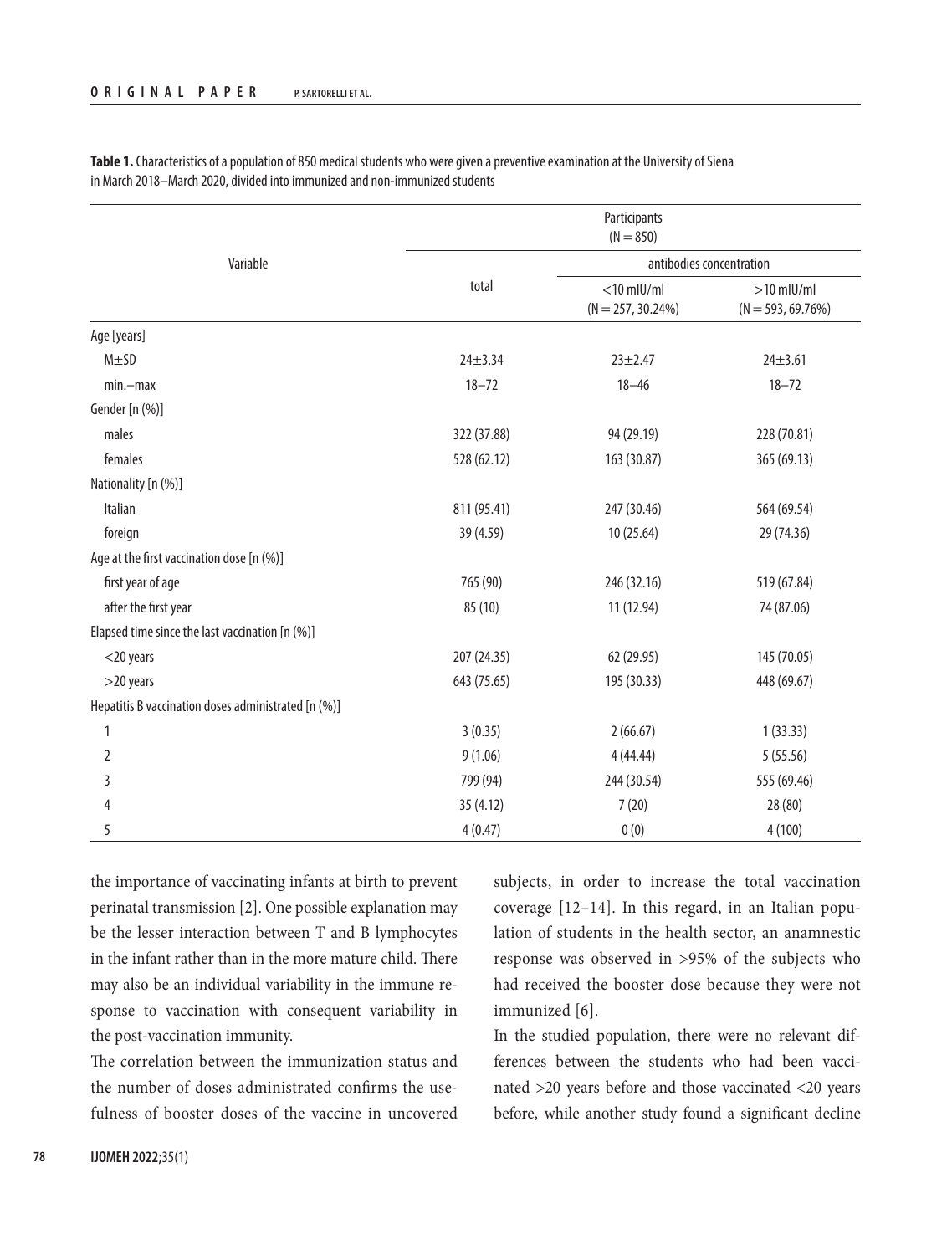| Variable                                                                   | OR crude (95% CI)   | р      | OR adjusted (95% CI) | р     |
|----------------------------------------------------------------------------|---------------------|--------|----------------------|-------|
| Age (from the youngest)                                                    | $0.92(0.88 - 0.95)$ | 0.0001 | $0.92(0.85 - 0.98)$  | 0.014 |
| Gender (males vs. females)                                                 | $0.92(0.88 - 0.96)$ | 0.6054 |                      |       |
| Nationality (foreign vs. Italian)                                          | $0.79(0.38 - 1.64)$ | 0.5227 |                      |       |
| Age at the first vaccination dose<br>(after vs. before the first year)     | $0.31(0.16 - 0.60)$ | 0.0003 | $0.42(0.20 - 0.86)$  | 0.019 |
| Elapsed time since the last vaccination<br>$($ >20 years vs. $<$ 20 years) | $1.02(0.72 - 1.43)$ | 0.9187 |                      |       |
| Number of hepatitis B vaccination doses administrated<br>$(1-5$ doses)     | $0.53(0.32 - 0.88)$ | 0.0146 | $0.45(0.24 - 0.84)$  | 0.012 |

**Table 2.** Effect of crude and adjusted variables on the students immunized and non-immunized to hepatitis B at the University of Siena in March 2018–March 2020

in the antibody titers as the duration of post-vaccination increased [15]. There was also no substantial difference in the level of immunization between female and male subjects, and between Italian students compared to those of other nationalities.

# **CONCLUSIONS**

A significant part of the studied population was not immunized against the hepatitis B virus although the vaccination had been administered as prescribed by law. This should be taken into account at the beginning of curricular internship in hospital wards, since many students are at risk of developing the hepatitis infection as a result of contact with infected blood, contaminated needles and scalpels or other infected material.

The results of the study reaffirm the importance of health surveillance in subjects at biological risk such as medical students. In this context, occupational physicians should improve the vaccination rates by limiting the number of non-immunized subjects in their professional group, in order to increase the actual safety of healthcare workers, in particular medical students.

# **ACKNOWLEDGMENTS**

The authors would like to thank Prof. Maria Grazia Cusi (Department of Medical Biotechnology, University of Siena, Siena, Italy) and Dr. Riccardo Romeo (Unit of Occupational Medicine, Azienda Ospedaliera Universitaria Senese, University of Siena, Siena, Italy) for their kind collaboration.

# **REFERENCES**

- 1. Ng KP, Ngeow YF. Hepatitis B sieroprevalence among University of Malaya Students in the Post-universal Infant Vaccination Era. Med J Malaysia. 2013;68(2):144–7.
- 2. WHO. Hepatitis B vaccines: WHO position paper, July 2017 Recommendations. Vaccine. 2019;37(2):223–5, [https://doi.](https://doi.org/10.1016/j.vaccine.2017.07.046) [org/10.1016/j.vaccine.2017.07.046.](https://doi.org/10.1016/j.vaccine.2017.07.046)
- 3. Haverkate M, D'Ancona F, Giambi C, Johansen K, Lopalco PL, Cozza V, et al. Mandatory and recommended vaccination in the EU, Iceland and Norway: results of the VENICE 2010 survey on the ways of implementing national vaccination programmes. Euro Surveill. 2012;17(22):20183, [https://doi.](https://doi.org/10.2807/ese.17.22.20183-en) [org/10.2807/ese.17.22.20183-en](https://doi.org/10.2807/ese.17.22.20183-en).
- 4. Bini C, Grazzini M, Chellini M, Mucci N, Arcangeli G, Tiscione E, et al. Is hepatitis B vaccination performed at infant and adolescent age able to provide long-term immunological memory? An observational study on healthcare students and workers in Florence, Italy. Hum Vaccin Immunother. 2018;14(2):450–5.
- 5. Bruce MG, Bruden D, Hurlburt D, Zanis C, Thompson G, Rea L, et al. Antibody levels and protection after hepatitis B vaccine: results of a 30-year follow-up study and response to